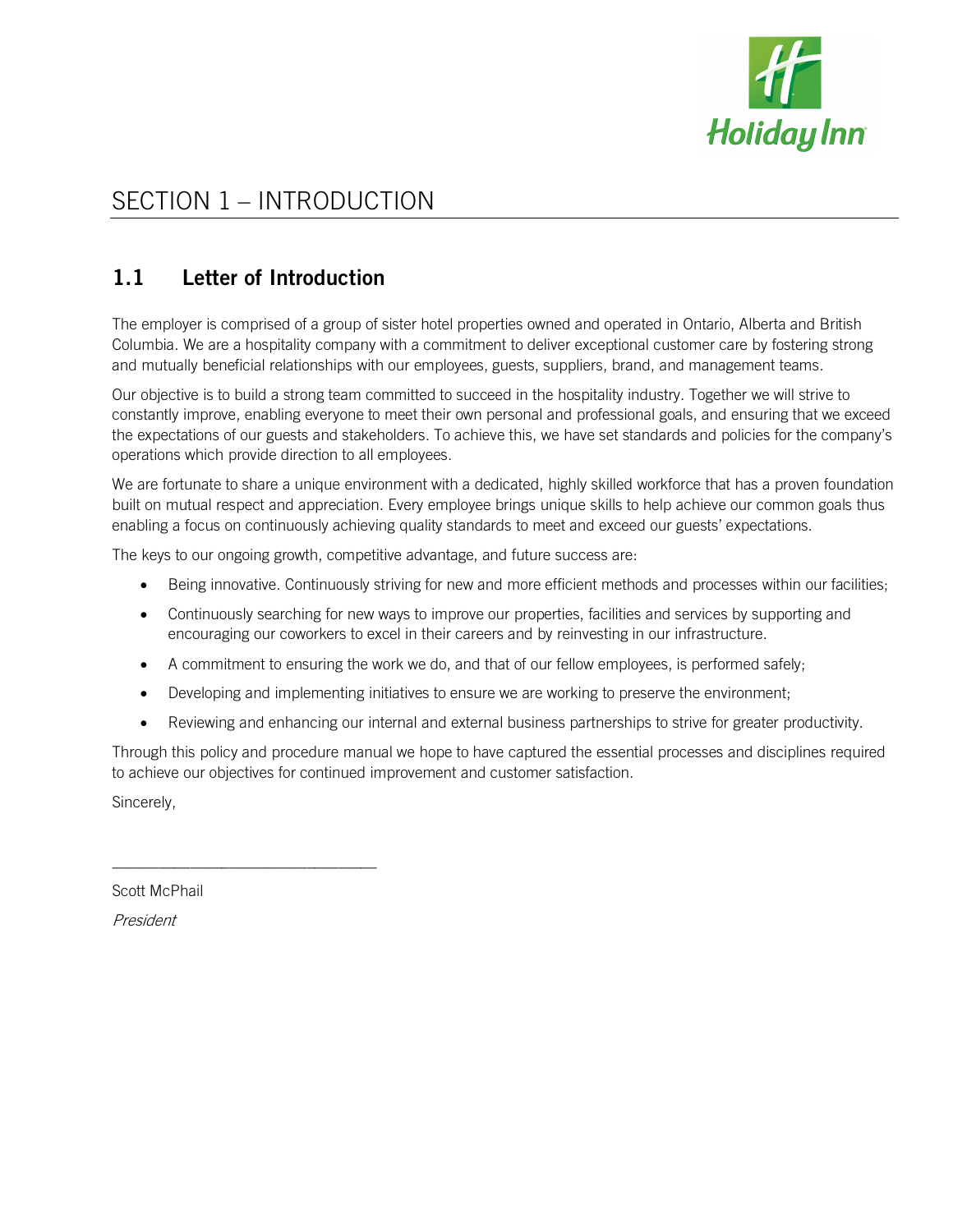

## 1.2 Policy Administration

#### Intent

Policies and procedures in this manual have an organization-wide application to provide a basis for consistent and appropriate decision-making, and provide guidance for staff on many issues. This policy manual will help ensure that staff accomplish their objectives, maintain accountability, and clarify how we conduct business operations.

#### Scope

The policies and procedures in this manual apply to all employees of the organization.

Unionized employees shall adhere to their current Collective Agreement for policies governing employment with the employer. Where the Collective Agreement is silent on an issue bargaining members shall refer to the contents of this policy manual. In situations where the directions of these policies cover issues also in the Collective Agreement, the Collective Agreement will be the final authority.

### Guidelines

Employees are required to familiarize themselves with the policies and procedures and to conduct themselves accordingly. Management has the responsibility to communicate the application of policies and procedures, to ensure compliance and to take corrective action when necessary.

All policies contained in this manual will be:

- Presented in a common format,
- Formally approved by management,
- Distributed to all relevant parties in a timely manner,
- Accessible to all employees, and
- Kept current.

To ensure all policies are drafted, approved and implemented appropriately, the following steps should be followed:

- 1. Draft policies and procedures are created and reviewed by management of the hotel that deems the policy necessary for development.
- 2. The policy will be checked to ensure the format is consistent with the format of other policies and is consistent with the overall theme of the organization's operations.
- 3. The draft will be sent to head office for review. If the policy is accepted it will be distributed to the other hotels for comment.
- 4. Head office is responsible for the final approval of all policies and procedures.
- 5. All hotels will be provided with the new or updated policy. They will also receive a new policy sign off sheet or policy amendment sign off sheet for each department. The sign off sheet must be signed by all employees to acknowledge their understanding and compliance with the new or revised policy. The completed sign off sheet will be kept with the master copy of the hotel's policy and procedures manual.